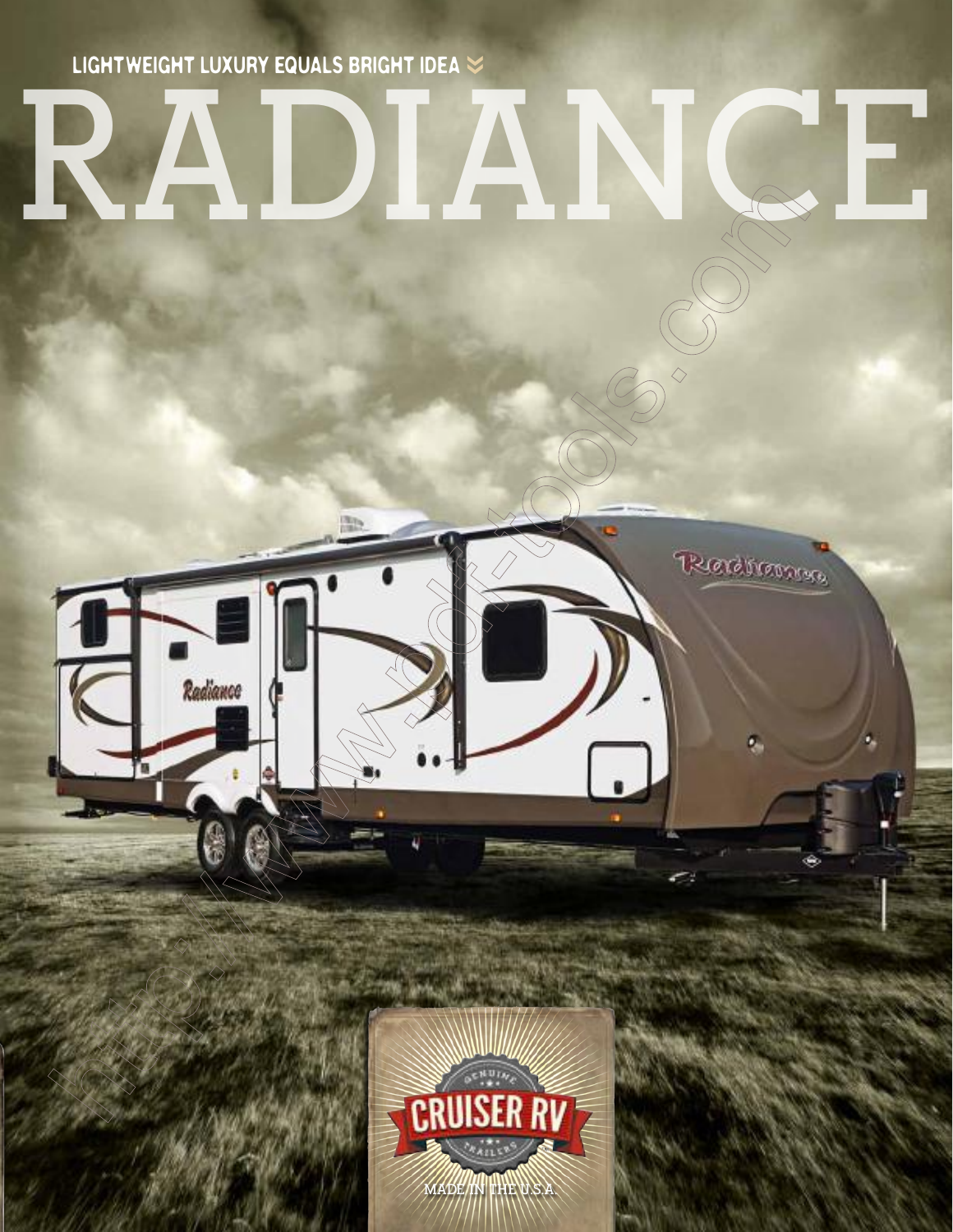## **A FAMILY FAVORITE WITH AN UPSCALE STYLE, RADIANCE GETS GLOWING REVIEWS**

**Lo gleinini** 

ABOVE: Radiance is not your ordinary lightweight. Notice the two-toned handglazed cabinetry, island floor plan, decorative lighting and a unique barrelled roof design featuring fully aluminum framed rafters. ‹‹

TIOTOTOTOTO

00000

BELOW: This spacious floor plan features a deep slide and large windows. Also notice the leather seating and our Super Booth dinette that converts to a comfortable sleeping space. ‹‹

**CONTRACTOR** 

nio<sup>y</sup>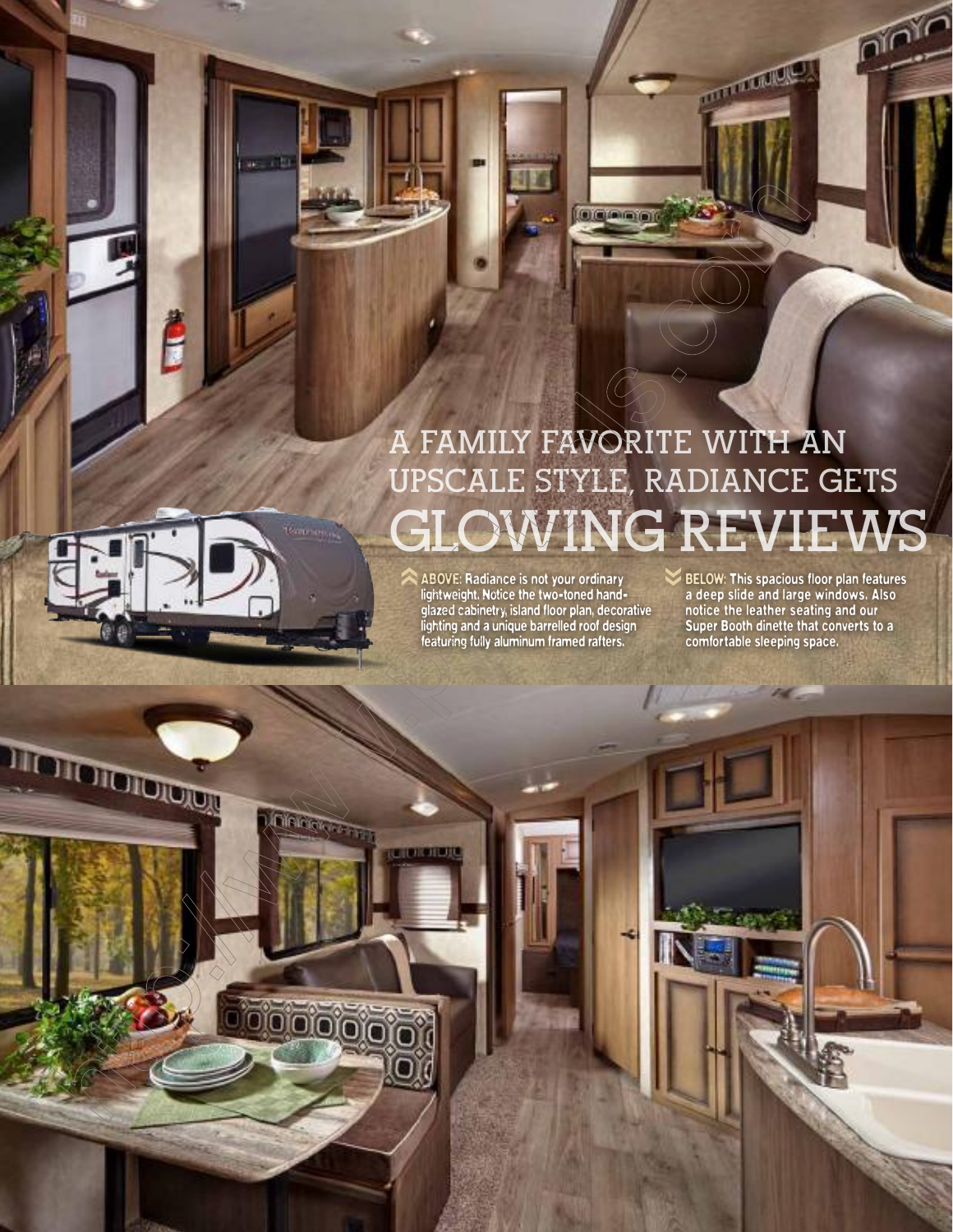

SHOWER: This 33KIBH floor plan has a neoangle shower with glass door enclosure.

FEATURES: Optional 32" LED TV shown with standard DVD-CD-FM stereo and bluetooth.

KITCHEN: The island kitchen features deep bowl sink, a large 7 cu-ft refrigerator and much more.

BUNKHOUSE: All Radiance bunk areas feature Futons. The kids absolutely love them! These are the most well-though-out bunkhouses available. BEDROOM: Hard privacy doors vs. curtains and a walk-around Queen sized bed take it up a notch.

VISIT OUR WEBSITE FOR MORE CH



**Blackstone** 



Rustic Cashmere



Wood flooring